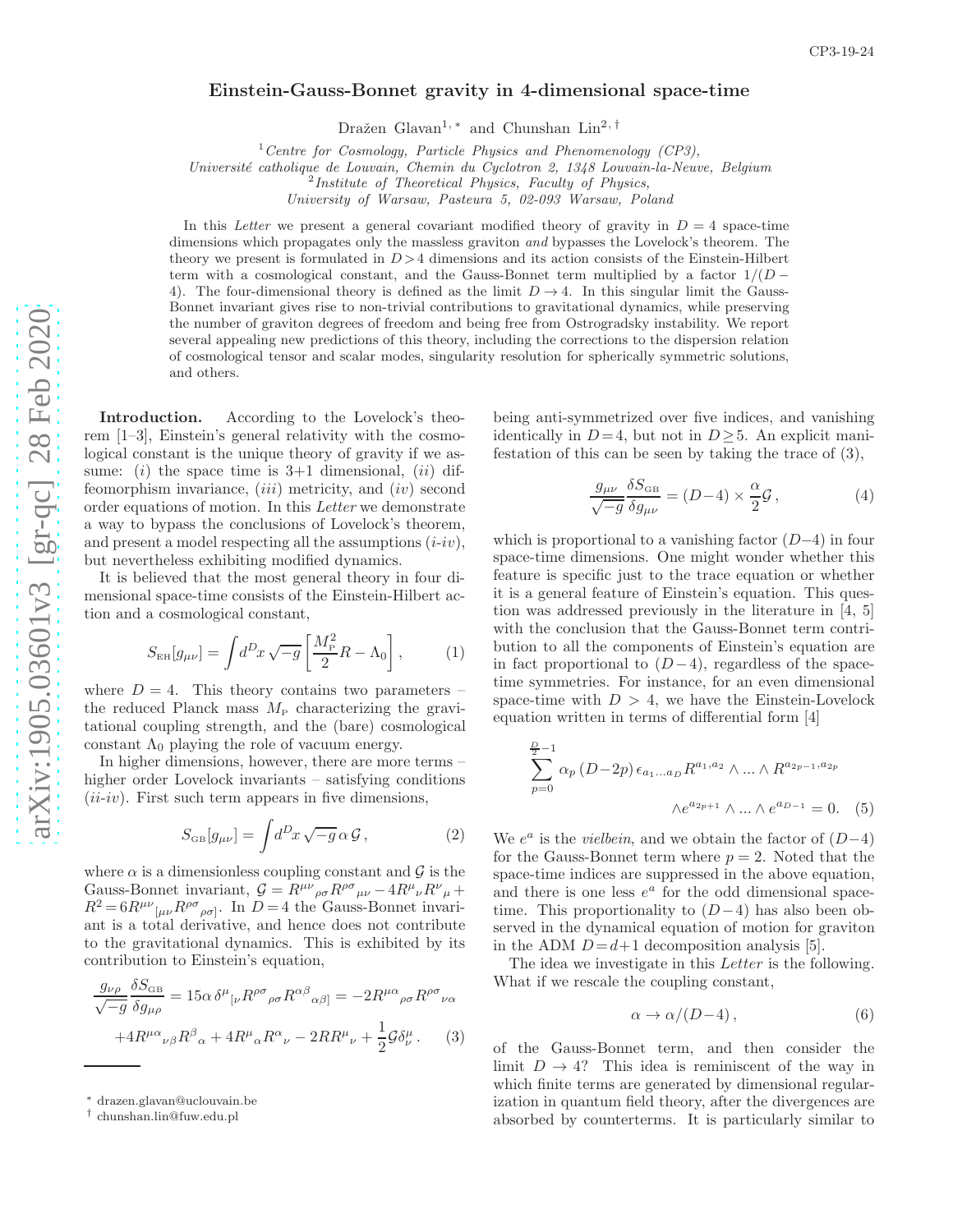the way in which the conformal (trace) anomaly arises in quantum field theory in curved space-times [\[6\]](#page-5-0). However, contrary to dimensional regularization, here there are no divergent contributions that need to be subtracted, but rather the singular coefficient is introduced to extract a finite contribution from the Gauss-Bonnet term. Therefore, we consider this prescription to define a classical theory of gravity.

Furthermore, what distinguishes this theory from the conformal anomaly is an attractive feature that the number of degrees of freedom does not change as  $\alpha \rightarrow 0$  in any number of dimensions, thus it smoothly connects to general relativity, and is free from the Ostrogradsky instability [\[7](#page-5-1)]. The same cannot be said of conformal anomaly which introduces additional degrees of freedom due to the introduction of higher derivative terms (but if treated in the same spirit in which they arise – perturbatively – this issue can be circumvented [\[8](#page-5-2), [9](#page-5-3)]).

Therefore, there is no obstacle to consider the Gauss-Bonnet contribution on the same level as the Einstein-Hilbert term. Nevertheless, because of Lovelock's theorem, we are prompted to ask whether this theory is actually equivalent to Einstein's gravity? As will be demonstrated in the remainder of this Letter, the answer is no.

Maximally Symmetric Space-time. Let us consider a pure gravity theory given by the action  $S =$  $S_{EH}+S_{GB}$ , *i.e.* by

<span id="page-1-3"></span>
$$
S[g_{\mu\nu}] = \int d^D x \sqrt{-g} \left[ \frac{M_{\rm P}^2}{2} R - \Lambda_0 + \frac{\alpha}{D - 4} \mathcal{G} \right], \quad (7)
$$

where  $\alpha$  is a finite non-vanishing dimensionless constant in  $D = 4$ . Assuming a maximally symmetric solution of the theory, the Riemann tensor is given by by  $M_P^2 R^{\mu\nu}{}_{\rho\sigma} =$  $\left(\delta^{\mu}_{\rho}\delta^{\nu}_{\sigma}-\delta^{\mu}_{\sigma}\delta^{\nu}_{\rho}\right)\Lambda/(D-1)$ , with  $\Lambda$  being an effective cosmological constant. The Gauss-Bonnet contribution in this case evaluates to

$$
\frac{g_{\nu\rho}}{\sqrt{-g}} \frac{\delta S_{\text{GB}}}{\delta g_{\mu\rho}} = \frac{\alpha}{D-4} \times \frac{(D-2)(D-3)(D-4)}{2(D-1)M_P^4} \times \Lambda^2 \delta_{\nu}^{\mu},\tag{8}
$$

Note that the divergent factor  $1/(D-4)$  coming from the rescaling [\(6\)](#page-0-3) cancels out the vanishing factor  $(D-4)$ from the variation of the Gauss-Bonnet action. The same

feature is exhibited by all the equations of motion given in the remainder of the Letter. In the limit  $D \rightarrow 4$ , the contribution above evaluates to  $\alpha \Lambda^2 \delta_\nu^{\mu}/(3M_p^4)$ .

There are two branches of solutions for the effective cosmological constant,

$$
\Lambda_{\pm} \equiv M_{\rm P}^2 R/D = \frac{3M_{\rm P}^4}{4\alpha} \left[ -1 \pm \sqrt{1 + \frac{8\alpha\Lambda_0}{3M_p^4}} \right]. \quad (9)
$$

In case of a hierarchy  $|\alpha \Lambda_0| \ll M_P^4$ , the Einstein-Hilbert term balances out the bare cosmological constant term in the first branch, with the Gauss-Bonnet term providing a small correction,

<span id="page-1-1"></span>
$$
\Lambda_{+} \simeq \Lambda_{0} \left( 1 - \frac{2\alpha \Lambda_{0}}{3M_{\rm P}^{4}} \right) , \qquad (10)
$$

while in the second branch, reversely, the Einstein-Hilbert term balances out the Gauss-Bonnet term, while the bare cosmological constant only provides a small correction,

<span id="page-1-0"></span>
$$
\Lambda_{-} \simeq -\frac{3M_{\rm P}^4}{2\alpha} - \Lambda_0 \,. \tag{11}
$$

The existence of two branches of de Sitter solutions (or AdS solutions depending on the signs of  $\alpha$  and  $\Lambda_0$ ) in higher dimensional  $(D \geq 5)$  Einstein-Gauss-Bonnet gravity is well known in the literature. For instance, see Ref. [\[10\]](#page-5-4) for an early work. In the four dimensional limit of that solution the second branch in [\(11\)](#page-1-0) is removed, and only the first branch in [\(10\)](#page-1-1) remains as a solution. However, in our setup, both of these branches remain in four dimensional space-time as legitimate solutions due to the rescaling in Eq. [\(6\)](#page-0-3).

The question from the end of the Introduction section can be posed here in a precise way: being in one of branches of the maximally symmetric solutions, can we discriminate our theory from general relativity, at least at the level of perturbation theory? To this end, we perturb the metric

$$
g_{\mu\nu} = \overline{g}_{\mu\nu} + h_{\mu\nu} \,. \tag{12}
$$

where  $\overline{g}_{\mu\nu}$  is the background (anti-)de Sitter metric. A straightforward computation gives us the full equation of motion for linearized graviton evaluated in  $D=4$ ,

<span id="page-1-2"></span>
$$
\left(1+\frac{4\alpha}{3}\frac{\Lambda}{M_p^4}\right)\left[\nabla^{\rho}\nabla^{\mu}h_{\nu\rho}+\nabla_{\nu}\nabla_{\rho}h^{\mu\rho}-\Box h^{\mu}{}_{\nu}-\nabla^{\mu}\nabla_{\nu}h^{\rho}{}_{\rho}+\delta^{\mu}_{\nu}\left(\Box h^{\rho}{}_{\rho}-\nabla_{\rho}\nabla_{\sigma}h^{\rho\sigma}\right)+\frac{\Lambda}{M_p^2}\left(\delta^{\mu}_{\nu}h^{\rho}{}_{\rho}-2h^{\mu}{}_{\nu}\right)\right]=0.\tag{13}
$$

The correction arising from Gauss-Bonnet term only appears in the overall factor of the equation of motion, while all terms in the brackets coincide with the ones from Einstein gravity. This result warrants two remarks. Firstly,

the equation of motion being identical to the one of Einstein gravity implies that a graviton has only two degrees of freedom, which is consistent to what we expected from the beginning. Secondly, it implies that the effect of the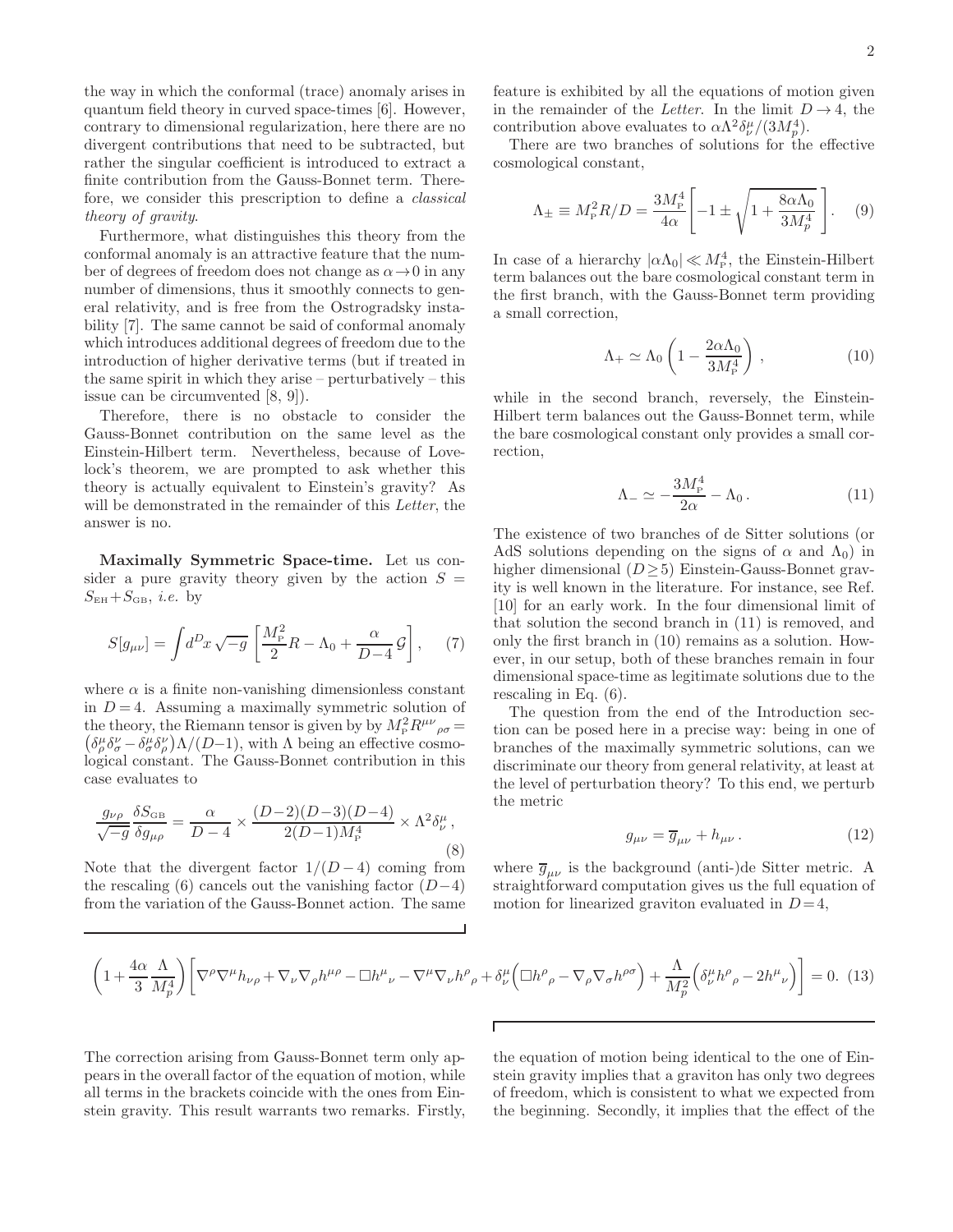Gauss-Bonnet action is only to shift the Planck mass by a constant and thus its contribution to the linearized dynamics is trivial. However, the sign of the overall factor in [\(13\)](#page-1-2) would imply that the second branch [\(11\)](#page-1-0) is unstable regardless of the sign of  $\alpha$  (as noted in [\[10\]](#page-5-4) for  $\alpha > 0$ ), due to the overall "wrong" sign in front of the linearized graviton action. This instability however cannot indicate a spatially homogeneous decay since the only FLRW solutions of [\(7\)](#page-1-3) are the maximally symmetric de Sitter solutions. This is in contrast to as the conformal anomaly  $(e.g. [12])$  $(e.g. [12])$  $(e.g. [12])$ , where the richer dynamics of the scale factor is attributable to the extra degrees of freedom.

From [\(13\)](#page-1-2) we are unable, to discriminate our theory from general relativity, at the level of perturbation theory in a maximally symmetric space-time. It is still possible though that this degeneracy is specific to the maximal symmetry of space-time, rather than of a more fundamental origin. Next we shall consider two less symmetric space-times: cosmological FLRW space-time and static spherically symmetric space-time.

FLRW Cosmology. In order to study cosmology we consider the theory in [\(7\)](#page-1-3) together with a scalar field, namely  $S = S_{EH} + S_{GB} + S_{\phi}$ , where the scalar is canonical and minimally coupled to gravity,

$$
S_{\phi}[g_{\mu\nu}, \phi] = \int d^D x \sqrt{-g} \left[ -\frac{1}{2} g^{\mu\nu} \partial_{\mu} \phi \, \partial_{\nu} \phi - V(\phi) \right], \tag{14}
$$

Assuming the FLRW ansatz  $ds^2 = -dt^2 + a^2 dx^2$ , the Friedmann equations in  $D\rightarrow 4$  limit read,

$$
3M_{\rm P}^2 H^2 + 6\alpha H^4 = \frac{1}{2}\dot{\phi}^2 + V(\phi),\tag{15}
$$

$$
-M_{\rm P}^2 \Gamma \dot{H} = \frac{1}{2} \dot{\phi}^2, \qquad (16)
$$

where we have defined a dimensionless parameter  $\Gamma \equiv$  $1 + 4\alpha H^2/M_P^2$ . The two Friedmann equations above are consistent with each other, provided that the scalar field satisfies the equation of motion  $\ddot{\phi} + 3H\dot{\phi} + \frac{\partial V}{\partial \phi} = 0$ . Therefore, the Bianchi identity holds.

One of the key observables in a FLRW universe is the transverse and traceless part of the metric fluctuation – gravitational waves or tensor modes – which we define as

$$
g_{ij} = a^2 \big( \delta_{ij} + \gamma_{ij} \big) , \qquad (17)
$$

where  $\gamma_{ij}$  satisfies  $\partial_i \gamma_{ij} = 0$  and  $\gamma_{ii} = 0$ . At the linear level these tensor modes are gauge invariant and decouple from the vector and scalar modes due to the spatial  $SO(3)$ rotational symmetry. Their equation of motion reads

$$
\ddot{\gamma}_{ij} + 3H\left(1 - \frac{8\alpha\epsilon H^2}{3M_{\rm P}^2\Gamma}\right)\dot{\gamma}_{ij} - c_s^2 \frac{\partial^2 \gamma_{ij}}{a^2} = 0\,,\qquad(18)
$$

where  $\epsilon \equiv -\dot{H}/H^2$ , and  $c_s^2 \equiv 1-8\alpha\epsilon H^2/(M_p^2\Gamma)$ , and an overall factor of Γ has been omitted. Here again the  $D \rightarrow 4$  limit is well defined since the divergent factor in [\(6\)](#page-0-3) is cancelled by the vanishing one in [\(3\)](#page-0-2). The

Gauss-Bonnet term modifies both the sound speed and the Hubble friction term compared to the general relativity limit  $\alpha = 0$ . During the early universe, the inflationary epoch for instance, when  $H^2/M_{\rm P}^2$  is not as small as nowadays, we would expect some non-trivial observational effects, given a reasonably sized  $\alpha$ . At late times, however,  $H^2/M_{\rm P}^2$  is tiny and we thus expect the predictions from gravitational waves sector are consistent with all current astrophysical and cosmological observations, including the multi-messenger gravitational waves detection of binary neutron star merger [\[11](#page-5-6)].

Another important observable in the FLRW universe is the scalar cosmological perturbation, which is essentially due to the single scalar field  $\phi$  in the matter sector and the scalar polarization of metric fluctuation it induces. We define the scalar perturbation on the metric as follows,

$$
g_{00} = -(1+2\chi), \qquad g_{0i} = \partial_i \beta,
$$
  
\n
$$
g_{ij} = a^2 e^{2\zeta} (\delta_{ij} + \partial_i \partial_j E).
$$
 (19)

We have to perturb the scalar field as well,

$$
\phi(t, \mathbf{x}) = \phi(t) + \delta\phi(t, \mathbf{x}).\tag{20}
$$

Noted that the theory possesses full space-time diffeomorphisms, and therefore we can safely remove  $\delta\phi$  and  $\partial_i \partial_j E$  by performing the following coordinate transformation,

$$
t \to t + \xi^0, \qquad x^i \to x^i + \partial_i \xi, \tag{21}
$$

given proper function of  $\xi^0$  and  $\xi$ . Among the rest of three scalar variables,  $\chi$ ,  $\beta$  and  $\zeta$ , we find  $\chi$  and  $\beta$ are non-dynamical. We can eliminate these two nondynamical modes by solving the  $(00)$  and  $(0i)$  components of Einstein equations, i.e. solving the Hamiltonian constraint and momentum constraint equations. Doing so results in the equation of motion for the scalar mode,

$$
\ddot{\zeta} + 3H\left(1 + \frac{\eta}{3} - \frac{8\alpha\epsilon H^2}{3M_{\rm P}^2\Gamma}\right)\dot{\zeta} - \frac{\partial^2 \zeta}{a^2} = 0\,,\qquad(22)
$$

where  $\eta \equiv \dot{\epsilon}/H\epsilon$ , and again the overall factor  $\epsilon \Gamma$  has been omitted. We see that the Hubble friction term of the scalar mode is modified, while its sound speed is unity. The sound speed of scalar mode is generally different from the one of gravitational waves. However, this deviation is tiny in the late universe, as it is proportional to  $H^2/M_{\rm P}^2$ .

The tensor and the scalar perturbations are all the physical degrees of freedom in the theory given by  $S_{EH}+S_{GB}+S_{\phi}$ , as is expected since the Gauss-Bonnet action does not give rise to any additional degrees of freedom when added to the Einstein-Hilbert one in any number of space-time dimensions. Therefore, no vector modes are expected, which we have confirmed by checking that they are all eliminated by solving for the momentum constraint equations.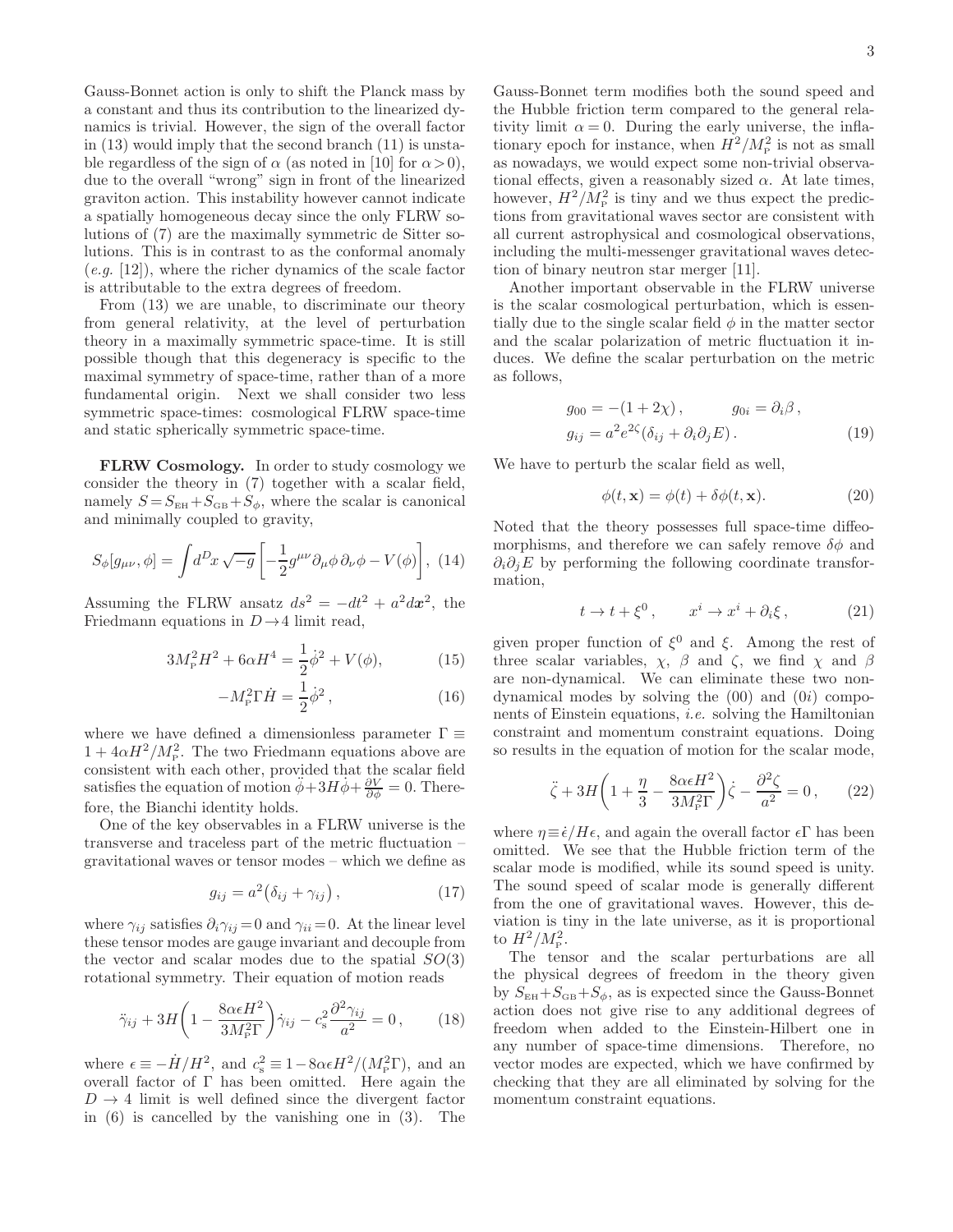

<span id="page-3-2"></span>FIG. 1. Radial dependence of gravitational potential  $g_{00}$ in the four-dimensional Einstein-Gauss-Bonnet gravity in cases (a)  $\alpha = M^2G/(4\pi)$  ( $M = M_*/2$ , dashed line) and (b)  $\alpha =$  $M^2G/(64\pi)$  ( $M = 2M_*$ , full line), and in (c) general relativity  $(\alpha = 0, \text{ dotted line}).$ 

Static Spherically Symmetric Solution. We now derive the static spherically symmetric solution for the theory given by  $S_{EH}+S_{GB}$ , with the vanishing bare cosmological constant. It is clear from the onset that the Schwarzschild metric does not solve the vacuum Einstein's equations, on the account that the Riemann tensor, which appears explicitly in [\(3\)](#page-0-2), does not vanish. As we shall see shortly, vacuum equations with the Gauss-Bonnet term allow for solutions free from the the singularity issue of general relativity. The solutions for a static and spherically symmetric ansatz in an arbitrary number of dimensions  $D \geq 5$ ,

<span id="page-3-0"></span>
$$
ds^{2} = -e^{2\omega}dt^{2} + e^{2\lambda}dr^{2} + r^{2}d\Omega_{D-2}^{2}
$$
 (23)

were already found in Ref. [\[10\]](#page-5-4). These are extended to  $D = 4$  solutions of our theory in [\(7\)](#page-1-3) by making the rescaling [\(6\)](#page-0-3), and then taking the limit  $D\rightarrow 4$ ,

$$
- g_{00} = e^{2\omega} = e^{-2\lambda}
$$
\n
$$
= 1 + \frac{r^2}{32\pi\alpha G} \left[ 1 \pm \left( 1 + \frac{128\pi\alpha G^2 M}{r^3} \right)^{1/2} \right].
$$
\n(24)

Here instead of the reduced Planck mass we give results in terms of more customary Newton's constant,  $G=$  $1/(8\pi M_P^2)$ , and M is a test point mass. There are two branches of solutions if  $\alpha > 0$ . However, if  $\alpha < 0$ , there is no real solution at short radial distances for which  $r^3 < -128\pi \alpha G^2 M$ . The absence of real solutions at short distances implies the static spherically symmetric ansatz in Eq. [\(23\)](#page-3-0) is not a good assumption, and probably we need a more general ansatz to find real solutions. This problem is beyond the scope of the Letter at hand and we will leave it for future investigations. In this section we focus on the case  $\alpha > 0$ .

At large distances the two branches behave asymptotically as

$$
-g_{00} \stackrel{r \to \infty}{\sim} 1 - \frac{2GM}{r} \quad \text{or} \quad 1 + \frac{r^2}{16\pi\alpha G} + \frac{2GM}{r}, \tag{25}
$$

i.e. they reduce to a Schwarzschild solution with positive gravitational mass, or to a Schwarzschild-de Sitter solution with negative gravitational mass, respectively. We are more interested in the first branch, the one with minus sign inside of brackets in Eq. [\(24\)](#page-3-1), where we have asymptotic Schwarzschild metric at large distance. Note that even though this branch is a vacuum solution, the Ricci scalar does not vanish due to the contributions from the Gauss-Bonnet term to the vacuum Einstein's equations. The physical properties of this branch differ depending whether the mass  $M$  is larger or smaller than the critical mass given by

$$
M_* = \sqrt{\frac{16\pi\alpha}{G}},\qquad(26)
$$

and in Fig. [1](#page-3-2) we plot the radial dependence of  $g_{00}$  to illustrate it for (a)  $M < M_*,$  and (b)  $M > M_*$ . In both cases the gravitational potential has a minimum, and gravity is therefore attractive to the right of the minimum, and repulsive to the left of it. What distinguishes the two cases is that in the first case the gravitational potential is always positive, and there are no horizons that form, and hence no black hole solutions, while in the second case the gravitational potential crosses zero at two points defining two horizons,

$$
r_{\pm}^H = GM \left[ 1 \pm \sqrt{1 - \frac{16\pi\alpha}{GM^2}} \right].
$$
 (27)

The horizon at  $r_+^H$  is the event horizon of a black hole, which envelops a white hole with the event horizon at  $r_{-}^{\mu}$ . We expect the gravitational collapse comes to a halt when the size of system reaches the one corresponding to the bottom of the gravitational potential for a collapsing dust model. In a realistic stellar collapse, the gravitational collapse ceases at somewhere between the bottom of the potential and the event horizon of a black hole due to the stellar internal pressure.

<span id="page-3-1"></span>Another important property is the resolution for the singularity problem. At short distances  $r \to 0$ , the gravitational potential approaches a finite value  $-g_{00}\rightarrow 1$ , while the curvature invariant  $R \propto r^{-3/2}$  diverges at short distance limit (so does the gravitational force). Nevertheless, the gravitational force is repulsive at short distance and thus an infalling particle never reaches  $r = 0$  point. In this sense, our theory is practically free from singularity problem. This is in contrast to Einstein's general relativity, where an infalling particle will eventually hit the singularity and effective theory breaks down.

Conclusion and Discussion. The Gauss-Bonnet action does not contribute to the dynamics of the four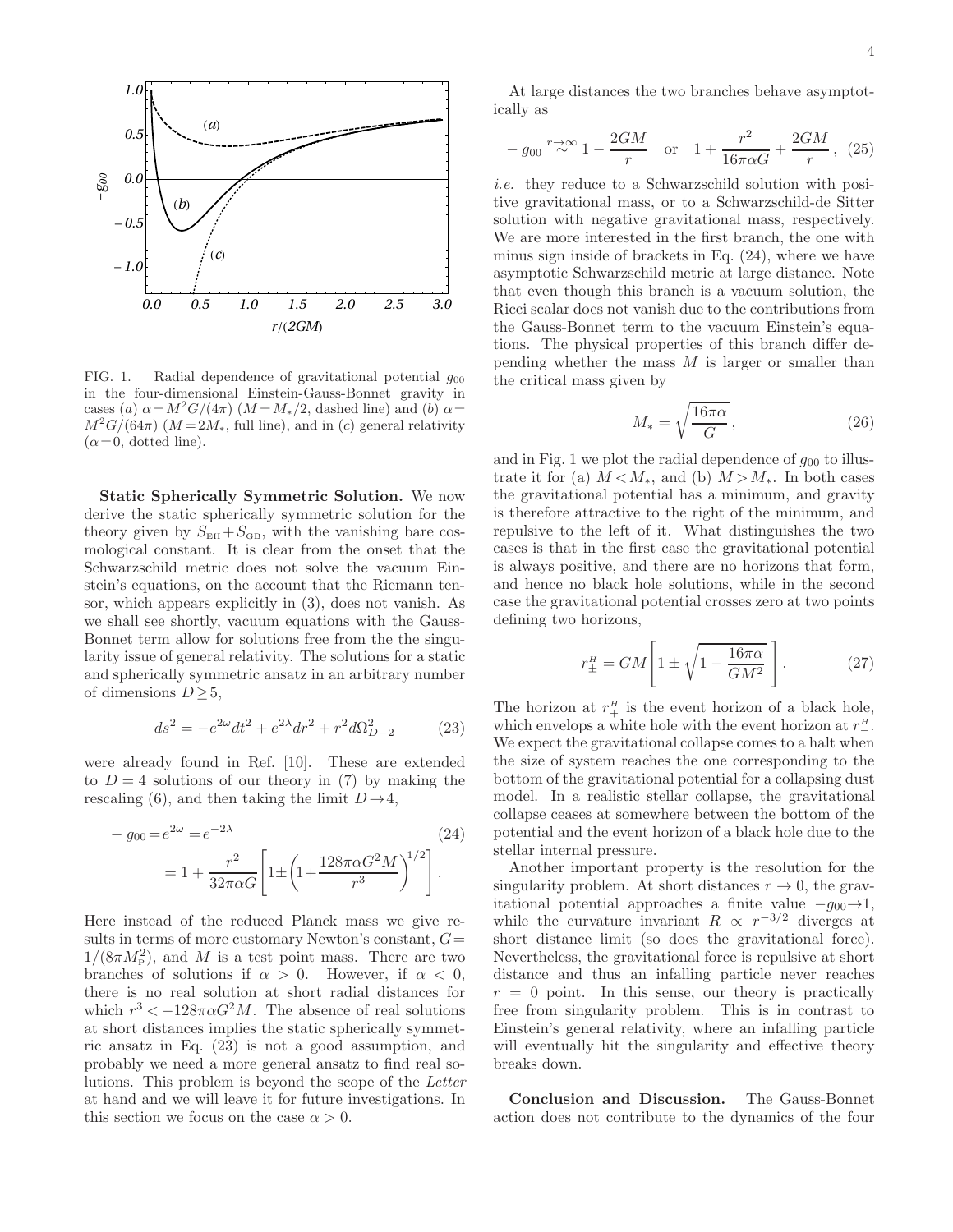dimensional space-time, as its contribution to Einstein's equation vanishes identically in  $D=4$  space-time dimensions. We multiply the Gauss-Bonnet action by a factor of  $1/(D-4)$  to compensate for this and to produce a finite non-vanishing contribution to Einstein's equations in  $D=4$ . Thus the Gauss-Bonnet action becomes a nontrivial ghost-free extension of the Einstein-Hilbert action. It should be noted that the limit  $D\to 4$  has to be taken in the continuous sense, at the level of the equations of motion, rather than at the level of the action. It is in general possible to take this limit [\[4,](#page-4-2) [5](#page-4-3)], however, in practice it should be taken with due care.

In the several examples we presented we were able to take the continuous  $D\to 4$  limit in a natural and straightforward way due to to the assumed symmetry between a number coordinates of the space-time solving Einstein's equations. It is not obvious though, that this works in less symmetric space-times. In our prescription the additional dimensions have no physical meaning, and only serve to define the limit. Therefore, in practice one can extend the dimensionality of space-time in a way that the symmetries between coordinates are restricted to the fiducial dimensions and one physical spatial dimension. Thus the limit is finite and well defined. However, additional important insight can be obtained from different formulations of the theory, other than the tensor formalism we utilize here.

In [\[5\]](#page-4-3) the Gauss-Bonnet term was examined in the  $D = d+1$  ADM decomposition. Upon rescaling [\(6\)](#page-0-3) of the coupling constant we employed, one can read of from the canonical equations that the dynamical  $(ij)$  Einstein's equations are manifestly finite in  $D = 4$  as the singular term explicitly cancels (Eq. (76) from [\[5\]](#page-4-3)). This is however not manifest in the constraint sector, where the limit has to be taken carefully. Nevertheless, the precise prescription of the limit in the constraint sector cannot be of physical concern, as the constraint sector has to be chosen by hand anyway, i.e. we have to specify gauge conditions.

Even more insight is provided by formulating the Gauss-Bonnet action in terms of differential forms. In  $D = 4$  it is just an Euler density,  $S_{\text{GB}} \sim \int \epsilon_{a_1...a_4} R^{a_1 a_2} \wedge R^{a_3 a_4}$ , which is just a total derivative. In  $D > 4$  the Gauss-Bonnet term reads  $S_{\text{GB}} \sim \int \epsilon_{a_1...a_D} R^{a_1 a_2} \wedge R^{a_3 a_4} (\wedge e^a)^{D-4}$ , which is an exterior product of a total derivative and a (D−4)-form. Taking the variation with respect to the vielbein gives rise to the vanishing factor  $(D-4)$  which is precisely cancelled out by the singular factor in the coupling

constant rescaling eq. [\(6\)](#page-0-3), and we thus expect that all components of the Einstein equation are regular.

Similar idea to the one presented here has been considered before motivated by the study of quantum corrections arising from integrating out matter fields [\[13,](#page-5-7) [14\]](#page-5-8). The perspective that we take is that the Gauss-Bonnet action should be considered a classical modified gravity theory, defined by a modified action principle, rather than a one-loop perturbative correction. In that sense it is on an equal footing with general relativity.

The Gauss-Bonnet extension to Einstein's gravity presented here satisfies the criteria of Lovelock's theorem. In general it leads to very different phenomenologies. For the spherically symmetric static solution it predicts singularity resolution. Generally there are two event horizons for a spherical static solution in vacuum. The interior horizon is an event horizon of a white hole, enveloped by the event horizon of a black hole, so a gravitational collapse ceases with a typical length scale somewhere in between. Cosmological applications of our theory imply a modified dispersion relation for the tensor modes. This has potential observational relevance as it provides a possibility of the parametric resonance, and the production of gravitational waves during the reheating epoch.

We expect a similar prescription presented here to apply to higher order Lovelock invariants. These are of sub-sub-leading effects in Einstein equation in a weak field limit, compared to the Einstein-Hilbert term and the finite Gauss-Bonnet term. Therefore, this class of theories bypasses the conclusions of Lovelock's theorem on the account of modifying the action principle, and challenges the distinctive role of general relativity as the unique non-linear theory describing gravitational interactions in the four dimensional space-time.

Acknowledgments. We are grateful to Sergio Zerbini for drawing our attention to Refs. [\[13](#page-5-7), [14\]](#page-5-8). D. G. is grateful to the Institute of Theoretical Physics of the University of Warsaw for the hospitality during the initial stages of the project. C. L. would like to thank Z. Lalak and R. Brandenberger for the useful discussions. D. G. is supported by the Fonds de la Recherche Scientifique – FNRS under Grant IISN 4.4517.08 – Theory of fundamental interactions. The work of C. L. is carried out under POLONEZ programme of Polish National Science Centre, No. UMO-2016/23/P/ST2/04240, which has received funding from the European Union's Horizon 2020 research and innovation programme under the Marie Skłodowska-Curie grant agreement No. 665778.

<span id="page-4-0"></span>[1] D. Lovelock, "The Einstein tensor and its generalizations," J. Math. Phys. 12 (1971) 498. [2] D. Lovelock, "The four-dimensionality of space and the

(1938) 842.

- einstein tensor," J. Math. Phys. 13 (1972) 874.
- <span id="page-4-1"></span>[3] C. Lanczos, "A Remarkable property of the Riemann-
- <span id="page-4-2"></span>[4] A. Mardones and J. Zanelli, "Lovelock-Cartan theory of gravity," Class. Quant. Grav. 8 (1991) 1545.

Christoffel tensor in four dimensions," Annals Math. 39

<span id="page-4-3"></span>[5] T. Torii and H. A. Shinkai, "N+1 formalism in Einstein-